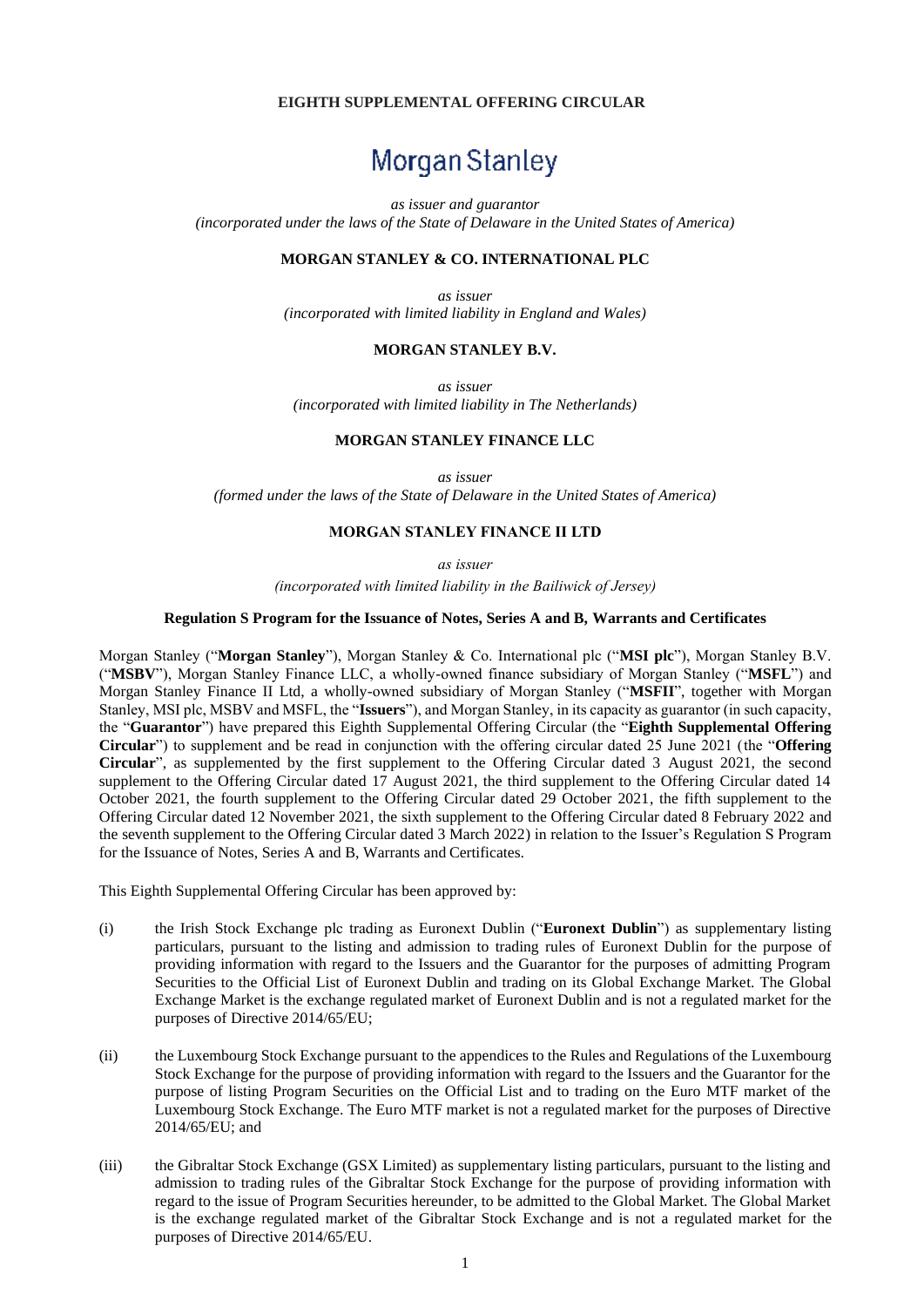**Warning:** This Eighth Supplemental Offering Circular does not constitute a "supplement" for the purposes of Regulation (EU) 2017/1129 (the "**Prospectus Regulation**"), this Eighth Supplemental Offering Circular and the Offering Circular have been prepared on the basis that no prospectus shall be required under the Prospectus Regulation for any Program Securities to be offered and sold under the Offering Circular. The Offering Circular and this Eighth Supplemental Offering Circular have not been approved or reviewed by any regulator which is a competent authority under the Prospectus Regulation in the European Economic Area (the "**EEA**").

Terms defined in the Offering Circular shall have the same meaning when used in this Eighth Supplemental Offering Circular. To the extent that there is any inconsistency between any statement in this Eighth Supplemental Offering Circular and any other statement in, or incorporated by reference in to, the Offering Circular, the statements in this Eighth Supplemental Offering Circular will prevail.

The purpose of this Eighth Supplemental Offering Circular is to:

- (a) disclose the publication by Morgan Stanley of its Current Report on Form 8-K dated 14 April 2022, which includes, without limitation, the earnings press release of Morgan Stanley for the quarter ended 31 March 2022, as filed with the United States Securities and Exchange Commission (the "**Morgan Stanley April 2022 Form 8-K**");
- (b) disclose the publication by Morgan Stanley of its Proxy Statement dated 8 April 2022 (the "**Morgan Stanley 2022 Proxy Statement**");
- (c) incorporate the Morgan Stanley April 2022 Form 8-K and the Morgan Stanley 2022 Proxy Statement by reference into the Offering Circular, as set out in "Part A" of this Eighth Supplemental Offering Circular; and
- (d) incorporate the third supplement to the Registration Document of Morgan Stanley, Morgan Stanley & Co. International plc, Morgan Stanley B.V. and Morgan Stanley Finance LLC dated 21 March 2022 (the "**Third Supplement to the Registration Document**") and the fourth supplement to the Registration Document of Morgan Stanley, Morgan Stanley & Co. International plc, Morgan Stanley B.V. and Morgan Stanley Finance LLC dated 26 April 2022 (the "**Fourth Supplement to the Registration Document**") by reference into the Offering Circular, as set out in "Part A" of this Eighth Supplemental Offering Circular.

Save as disclosed in this Eighth Supplemental Offering Circular, no significant new factor, material mistake or inaccuracy relating to information included in the Offering Circular has arisen since the publication of the Offering Circular.

Each Responsible Person (as defined below) accepts responsibility for the information contained in the relevant document and confirms that, to the best of its knowledge, having taken all reasonable acre to ensure that such is the case, the information contained in the relevant document is in accordance with the facts and does not omit anything likely to affect the import of such information.

"**Responsible Person**" means:

- (a) Morgan Stanley with regard to this Eighth Supplemental Offering Circular which comprises this Eighth Supplemental Offering Circular hereto;
- (b) MSI plc with regard to this Eighth Supplemental Offering Circular which comprises this Eighth Supplemental Offering Circular with the exception of Part A hereto;
- (c) MSBV with regard to this Eighth Supplemental Offering Circular which comprises this Eighth Supplemental Offering Circular with the exception of Part A hereto;
- (d) MSFL with regard to this Eighth Supplemental Offering Circular which comprises this Eighth Supplemental Offering Circular with the exception of Part A hereto; and
- (e) MSFII with regard to this Eighth Supplemental Offering Circular which comprises this Eighth Supplemental Offering Circular with the exception of Part A hereto.

Any information or documents incorporated by reference into the Morgan Stanley April 2022 Form 8-K and the Morgan Stanley 2022 Proxy Statement do not form part of this Eighth Supplemental Offering Circular and any information or documents which are not incorporated by reference are either not relevant for the investor or covered in another part of this Eighth Supplemental Offering Circular.

This Eighth Supplemental Offering Circular, the Morgan Stanley April 2022 Form 8-K and the Morgan Stanley 2022 Proxy Statement are available for viewing, and copies may be obtained from, the officers of the Issuers and the Paying Agents.

This Eighth Supplemental Offering Circular is available on Morgan Stanley's website at http://sp.morganstanley.com/EU/Documents and on the website of the Luxembourg Stock Exchange at www.bourse.lu and the website of the Gibraltar Stock Exchange at https://www.gsx.gi/.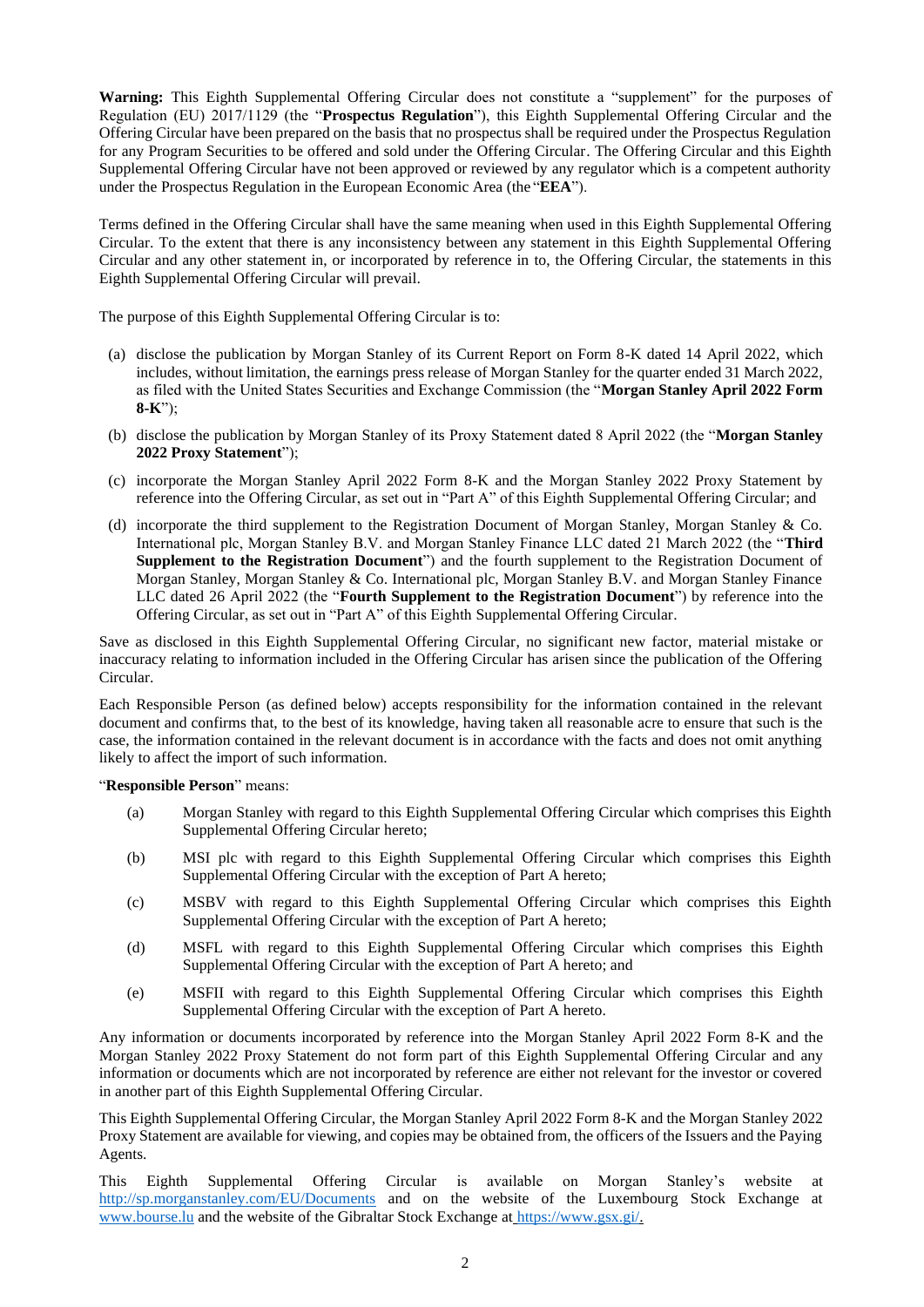The Morgan Stanley April 2022 Form 8-K is available on Morgan Stanley's website at [https://sp.morganstanley.com/EU/Download/GeneralDocument?documentID=1c4a76fb-e427-4b04-b00f-](https://sp.morganstanley.com/EU/Download/GeneralDocument?documentID=1c4a76fb-e427-4b04-b00f-3f9daa753e82)[3f9daa753e82](https://sp.morganstanley.com/EU/Download/GeneralDocument?documentID=1c4a76fb-e427-4b04-b00f-3f9daa753e82) and on the website of the Luxembourg Stock Exchange at [www.bourse.lu.](http://www.bourse.lu/)

The Morgan Stanley 2022 Proxy Statement is available on Morgan Stanley's website at [https://www.morganstanley.com/about-us-ir/annual-reports.](https://www.morganstanley.com/about-us-ir/annual-reports)

The Third Supplement to the Registration Document and the Fourth Supplement to the Registration Document are available on Morgan Stanley's website at http://sp.morganstanley.com/EU/Documents.

26 April 2022

#### **MORGAN STANLEY**

# **MORGAN STANLEY & CO. INTERNATIONAL PLC**

## **MORGAN STANLEY B.V.**

## **MORGAN STANLEY FINANCE LLC**

## **MORGAN STANLEY FINANCE II LTD**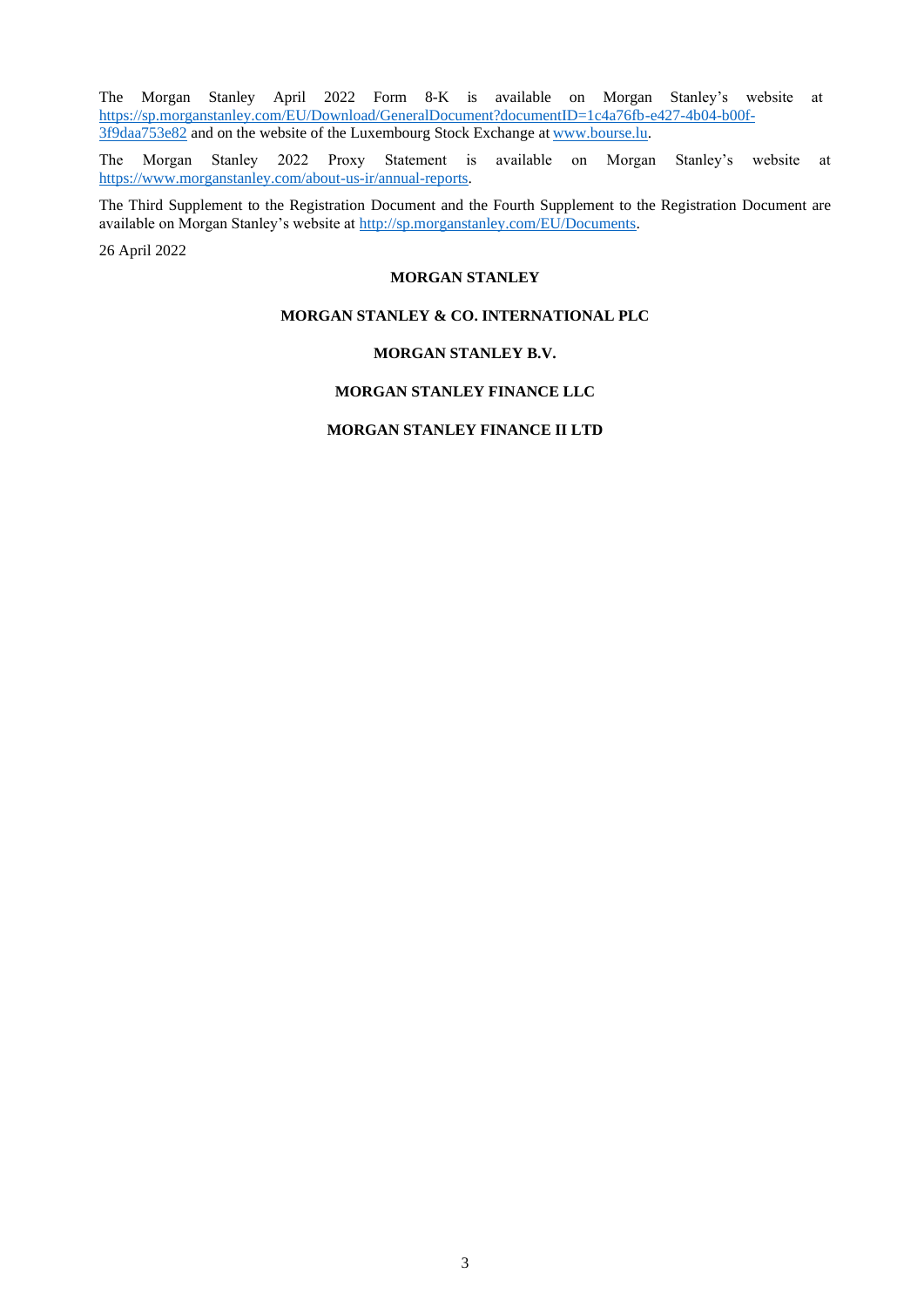**PART A – INCORPORATION BY REFERENCE 5**

**Page**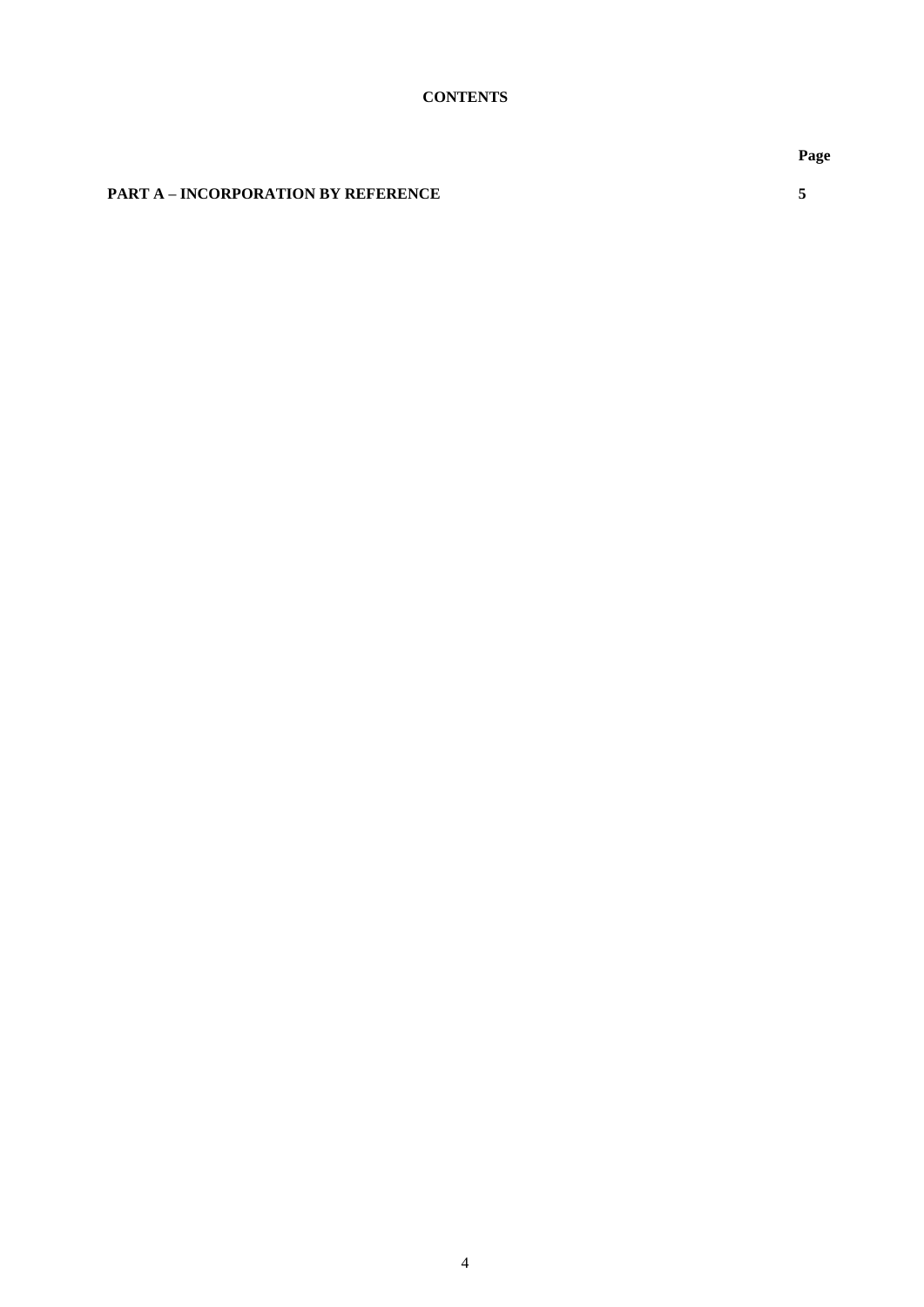# **PART A - INCORPORATION BY REFERENCE**

This Eighth Supplemental Offering Circular incorporates by reference the Morgan Stanley April 2022 Form 8-K, the Morgan Stanley 2022 Proxy Statement, the Third Supplement to the Registration Document and the Fourth Supplement to the Registration Document, and supplements the section entitled "*Incorporation by Reference*" contained on pages 57-66 of the Offering Circular.

The information incorporated by reference must be read in conjunction with the cross-reference table below which supplements the table of information incorporated by reference in the section entitled "*Incorporation by Reference*" contained on pages 57-66 of the Offering Circular.

The following document and/or information shall be deemed to be incorporated by reference in, and to form part of, the Offering Circular:

| <b>Document filed</b>                                                                                                |     | Information incorporated by reference                                                                                            | Page                          |
|----------------------------------------------------------------------------------------------------------------------|-----|----------------------------------------------------------------------------------------------------------------------------------|-------------------------------|
| Morgan Stanley April 2022 Form<br>$8-K$                                                                              |     |                                                                                                                                  |                               |
| https://sp.morganstanley.com/EU/D<br>ownload/GeneralDocument?docum<br>entID=1c4a76fb-e427-4b04-b00f-<br>3f9daa753e82 | (1) | Results of Operations and Financial Condition                                                                                    | Item $2.02$<br>(Page 3)       |
|                                                                                                                      | (2) | Financial Statements and Exhibits                                                                                                | Item $9.01$<br>(Page 3)       |
|                                                                                                                      | (3) | Press release of Morgan Stanley, dated 14 April<br>2022, containing financial information for the<br>quarter ended 31 March 2022 | Exhibit 99.1<br>(Pages 5-13)  |
|                                                                                                                      | (4) | Financial Data Supplement of Morgan Stanley for<br>the quarter ended 31 March 2022                                               | Exhibit 99.2<br>(Pages 14-35) |
| Morgan<br>Stanley<br>2022<br>Proxy<br>Statement                                                                      |     |                                                                                                                                  |                               |
| https://www.morganstanley.com/co<br>ntent/dam/msdotcom/en/about-us-<br>2022ams/2022_Proxy_Statement.pd<br>f          | (1) | Overview of Voting Items                                                                                                         | $\sqrt{5}$                    |
|                                                                                                                      | (2) | <b>Corporate Governance Matters</b>                                                                                              | 12                            |
|                                                                                                                      | (3) | <b>Audit Matters</b>                                                                                                             | 47                            |
|                                                                                                                      | (4) | <b>Compensation Matters</b>                                                                                                      | 52                            |
|                                                                                                                      | (5) | Ownership of Our Stock                                                                                                           | 87                            |
|                                                                                                                      | (6) | Shareholder Proposal                                                                                                             | 91                            |
|                                                                                                                      | (7) | Information about the Annual Meeting                                                                                             | 95                            |